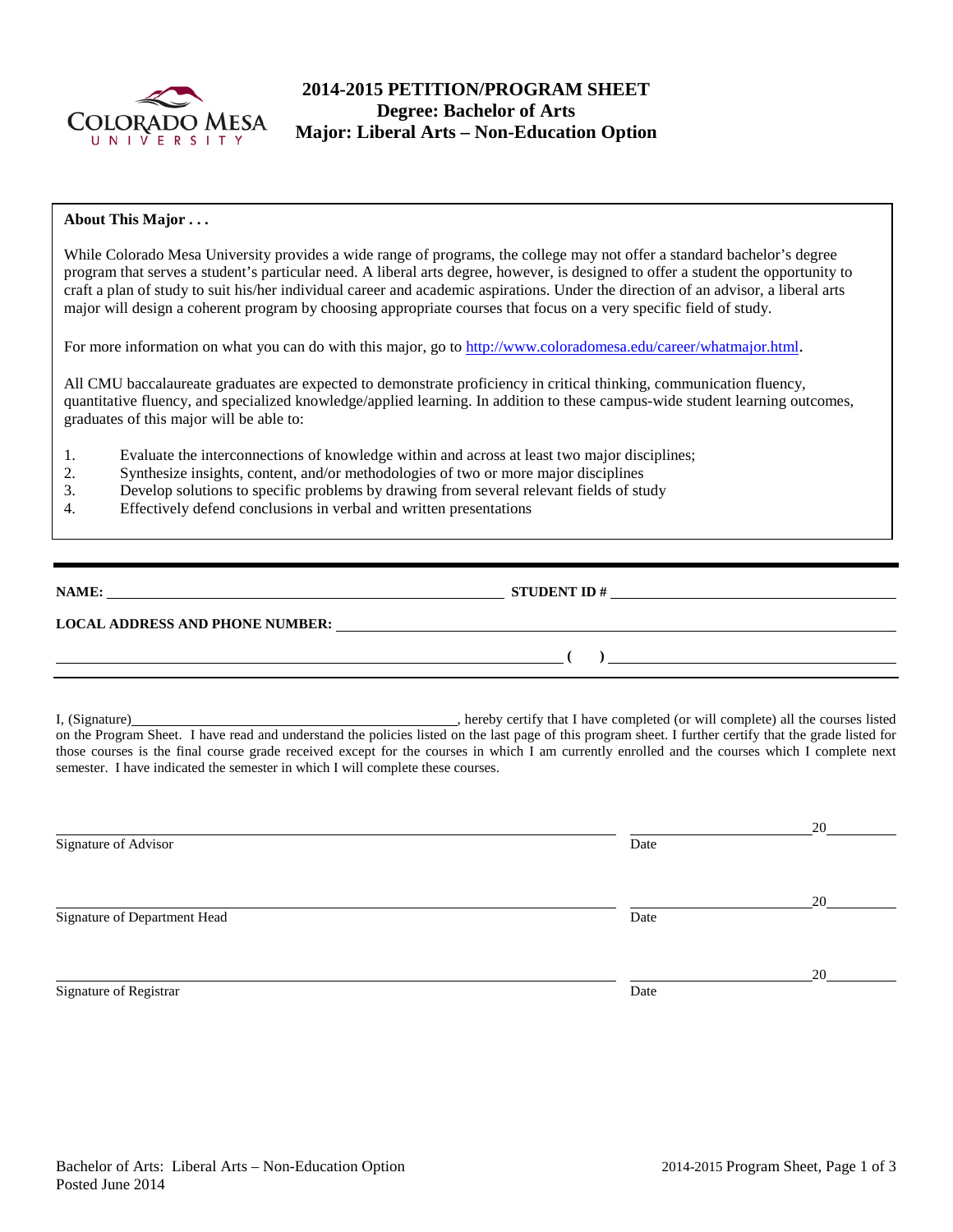#### **Students should work closely with a faculty advisor when selecting and scheduling courses prior to registration.**

Degree Requirements:

- 120 semester hours total (Students must complete a minimum of 30 of the last 60 hours of credit at CMU, with at least 15 semester hours in major discipline courses numbered 300 or higher).
- 40 upper division credits (A minimum of 15 taken at the 300-400 course levels within the major at CMU).
- 2.00 cumulative GPA or higher in all CMU coursework
- 2.00 cumulative GPA or higher in coursework toward the major content area
- Pre-collegiate courses (usually numbered below 100) cannot be used for graduation.
- When filling out the program sheet a course can be used only once.
- A student must follow the CMU graduation requirements either from 1) the program sheet for the major in effect at the time the student officially declares a major; or 2) a program sheet for the major approved for a year subsequent to the year during which the student officially declares the major and is approved for the student by the department head. Because a program may have requirements specific to the degree, the student should check with the faculty advisor for additional criteria. It is the student's responsibility to be aware of, and follow, all requirements for the degree being pursued. Any exceptions or substitutions must be approved by the student's faculty advisor and Department Head.
- See the "Undergraduate Graduation Requirements" in the catalog for additional graduation information.

**GENERAL EDUCATION REQUIREMENTS** (31 semester hours) See the current catalog for a list of courses that fulfill the requirements below. If a course is on the general education list of options and a requirement for your major, you must use it to fulfill the major requirement and make a different selection within the general education requirement.

| Course No Title                                                                                                                                                                                                                                                                                                             |                     |  | Sem.hrs Grade Term/Trns                                                                                                   |  |  |
|-----------------------------------------------------------------------------------------------------------------------------------------------------------------------------------------------------------------------------------------------------------------------------------------------------------------------------|---------------------|--|---------------------------------------------------------------------------------------------------------------------------|--|--|
| English (6 semester hours, must receive a grade of "C" or better and<br>must be completed by the time the student has 60 semester hours.)<br>ENGL 111 English Composition<br>ENGL 112 English Composition                                                                                                                   | 3<br>$\mathfrak{Z}$ |  | <u> 1990 - Jan Barnett, politik eta politik eta politik eta politik eta politik eta politik eta politik eta politik e</u> |  |  |
| <b>Math:</b> MATH 110 or higher (3 semester hours, must receive a grade<br>of "C" or better, must be completed by the time the student has 60<br>semester hours.)                                                                                                                                                           |                     |  |                                                                                                                           |  |  |
| Humanities (3 semester hours)                                                                                                                                                                                                                                                                                               |                     |  |                                                                                                                           |  |  |
| Social and Behavioral Sciences (6 semester hours)                                                                                                                                                                                                                                                                           |                     |  |                                                                                                                           |  |  |
| <u> 1988 - Johann Barbara, mars ann an t-Iomraid ann an 1960.  Iomraid ann an 1960 ann an 1970 ann an 1971.  Iomra</u><br><b>Natural Sciences</b> (7 semester hours, one course must include a lab)<br><u> 1999 - Jan James James, martin amerikan basar dan berasal dalam pengaran basar dalam pengaran basar dalam pe</u> |                     |  |                                                                                                                           |  |  |
| ____ __L ___________________ _____ _____ _____                                                                                                                                                                                                                                                                              |                     |  |                                                                                                                           |  |  |
| History (3 semester hours)<br><b>HIST</b><br><u> 1999 - John Stein, september 1999 - John Stein, september 1999 - John Stein, september 1999 - John Stein, sep</u> temb                                                                                                                                                     |                     |  |                                                                                                                           |  |  |
| <b>Fine Arts</b> (3 semester hours)                                                                                                                                                                                                                                                                                         |                     |  |                                                                                                                           |  |  |

|                                       | <b>OTHER LOWER DIVISION REQUIREMENTS (6 semester hours)</b> |  |
|---------------------------------------|-------------------------------------------------------------|--|
| <b>Kinesiology</b> (3 semester hours) | KINE 100 Health and Wellness                                |  |
|                                       | <b>Applied Studies</b> (3 semester hours)                   |  |

Course No Title Sem.hrs Grade Term/Trns

**FOREIGN LANGUAGE REQUIREMENTS** (6 semester hours) Two **consecutive** classes in the **same** foreign language. Must receive a grade of "C" or better. FLAS 114 & 115 will **NOT** fulfill this requirement. FLA\_\_ \_\_\_\_ \_\_\_\_\_\_\_\_\_\_\_\_\_\_\_\_\_\_\_\_\_\_\_\_ \_\_\_\_ \_\_\_\_\_ \_\_\_\_\_\_\_\_

#### **LIBERAL ARTS NON-EDUCATION OPTION MAJOR REQUIREMENTS** - **See Special Requirements**

Interdisciplinary Core (15-24 semester hours) Capstone Thesis (3 semester hours) plus 12-21 lower division hours in content areas chosen below.

Content Area (33-42 semester hours) See Special Requirements. Must be upper division hours chosen from two or three disciplines.

|     | -                        |  |  |
|-----|--------------------------|--|--|
|     | -                        |  |  |
|     | -                        |  |  |
|     |                          |  |  |
|     | -                        |  |  |
|     |                          |  |  |
| - 1 |                          |  |  |
|     |                          |  |  |
|     |                          |  |  |
|     |                          |  |  |
|     |                          |  |  |
|     |                          |  |  |
|     |                          |  |  |
|     | $\overline{\phantom{0}}$ |  |  |
|     | -                        |  |  |
|     |                          |  |  |
|     |                          |  |  |
|     |                          |  |  |
|     |                          |  |  |
|     |                          |  |  |